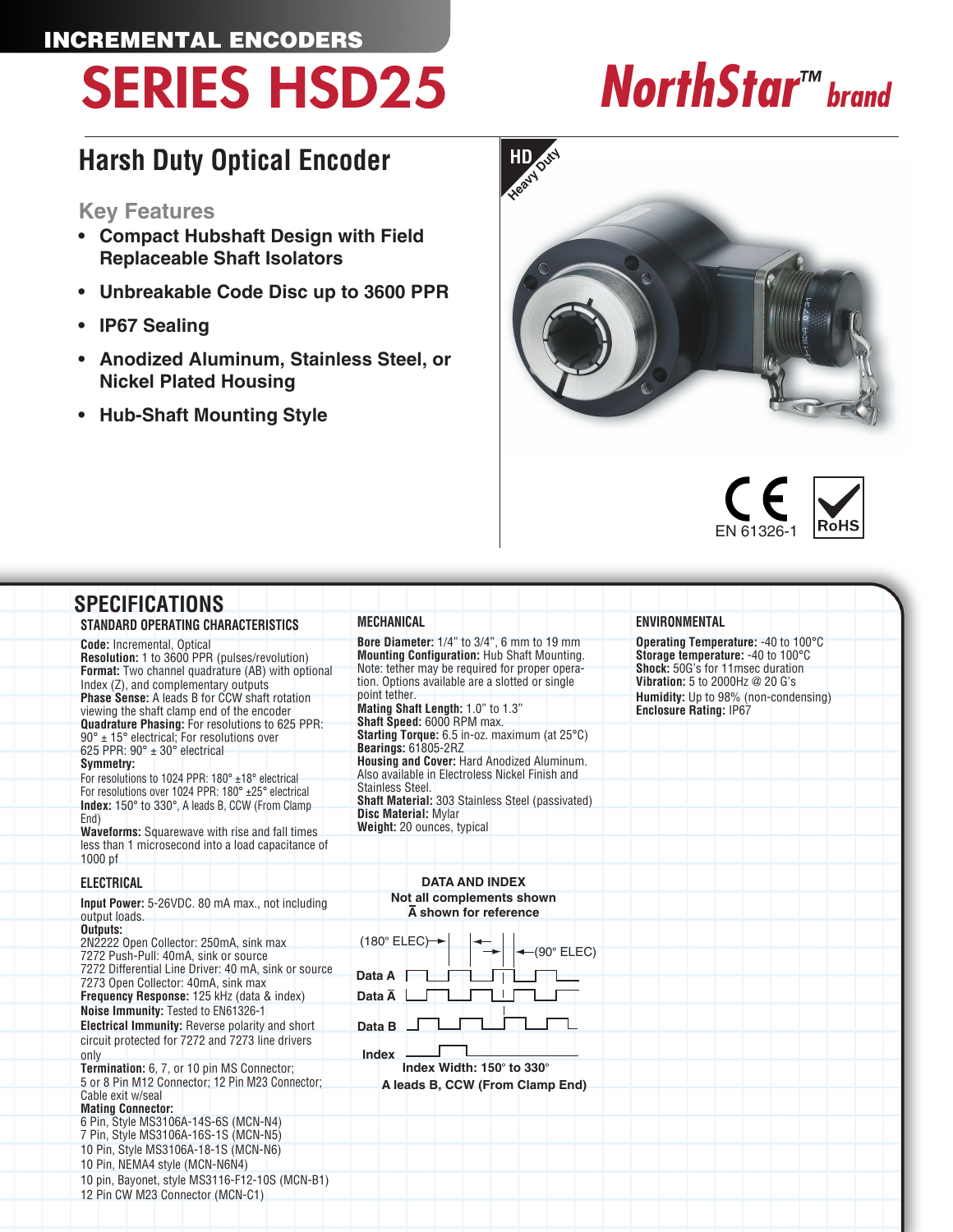

## SERIES HSD25

#### **Ordering Information**

To order, complete the model number with code numbers from the table below:

| Code 1: Model                                          | Code 2: PPR                                                                                                                                                                                                  | Code 3: Bore Size                                                                                                                                                                                    | Code 4: Output Format                                                                                                                                                                                                                                                                                                                                                                                                                                                                                                                                                                                   | Code 5: Termination                                                                                                                                                                                                                                                                                                                                                                                                                                                                                                                                                                                                           | Code 6: Options                                                                                                                                                                                                                      | Code 7: Special Options                                                   |
|--------------------------------------------------------|--------------------------------------------------------------------------------------------------------------------------------------------------------------------------------------------------------------|------------------------------------------------------------------------------------------------------------------------------------------------------------------------------------------------------|---------------------------------------------------------------------------------------------------------------------------------------------------------------------------------------------------------------------------------------------------------------------------------------------------------------------------------------------------------------------------------------------------------------------------------------------------------------------------------------------------------------------------------------------------------------------------------------------------------|-------------------------------------------------------------------------------------------------------------------------------------------------------------------------------------------------------------------------------------------------------------------------------------------------------------------------------------------------------------------------------------------------------------------------------------------------------------------------------------------------------------------------------------------------------------------------------------------------------------------------------|--------------------------------------------------------------------------------------------------------------------------------------------------------------------------------------------------------------------------------------|---------------------------------------------------------------------------|
| IHSD 25 OOOD                                           |                                                                                                                                                                                                              |                                                                                                                                                                                                      |                                                                                                                                                                                                                                                                                                                                                                                                                                                                                                                                                                                                         |                                                                                                                                                                                                                                                                                                                                                                                                                                                                                                                                                                                                                               |                                                                                                                                                                                                                                      |                                                                           |
|                                                        |                                                                                                                                                                                                              |                                                                                                                                                                                                      | Ordering Information                                                                                                                                                                                                                                                                                                                                                                                                                                                                                                                                                                                    |                                                                                                                                                                                                                                                                                                                                                                                                                                                                                                                                                                                                                               |                                                                                                                                                                                                                                      |                                                                           |
| <b>HSD25 Heavy Duty</b><br><b>Hub Shaft</b><br>Encoder | 0001 0500<br>0010 0512<br>0024 0600<br>0025 0625<br>0035 0720<br>0040 1000<br>0060 1024<br>0100 1200<br>0120 1250<br>0192 1440<br>0200 2000<br>0240 2048<br>0250 2500<br>0256 2540<br>0300 2600<br>0360 3600 | $0.6$ mm<br>$1 \t1/4$ "<br>2 5/16"<br>8mm<br>3<br>3/8"<br>4<br>10 <sub>mm</sub><br>5<br>12mm<br>6<br>1/2"<br>$\overline{7}$<br>$8 \t 5/8$<br><b>9</b> 15mm<br><b>A</b> 16mm<br>3/4"<br>D<br>$M$ 14mm | <b>0</b> Single Ended ABZ, 5-26VDC push-pull(7272)<br>Single Ended ABZ, 5-26VDC Open collector (7273)<br>2 Single Ended ABZ, 5-26VDC Open collector (2222)<br>3 Single Ended ABZ, 5-26VDC Open collector (2222)<br>w/2.2k0hm<br>Options 4 & 5 not available when Code 5 is H; and<br>Code 6 is 3, 4, 5<br>4 Differential AB only, 5-26 in, 5-26 out (7272)<br><b>5</b> Differential AB only, 5-26 in, 5V out (7272)<br>Options 6 & 7 not available when Code 5 is 0, 1, 5, 6, H; and<br>Code 6 is 3, 4, 5<br>6 Differential ABZ, 5-26 in, 5V out (7272)<br>7 Differential ABZ, 5-26 in, 5-26 out (7272) | 0 6 Pin Connector<br>1 7 Pin Connector<br>2 10 Pin Connector<br>3 12 Pin Connector<br>4 10 Pin Bayonet<br>Connector<br>5 6 Pin+Mating Con-<br>nector<br>6 7 Pin+Mating Con-<br>nector<br>7 10 Pin+Mating Con-<br>nector<br>8 12 Pin+Mating Con-<br>nector<br>9 10 Pin Bayonet Mating<br>Connector<br>A .5m (20") cable<br>$C \cdot 1m$ (39") cable<br>$D$ 2m (79") cable<br>$E$ 3m (118") cable<br>L $4m(157")$ cable<br>$H$ 5 pin M12<br>$J_8$ pin M12<br>K 1.5 ft (18") cable w/ in<br>line 10 Pin Connector<br>$M$ 5 ft (60") cable<br>N 10 ft (120") cable<br>$P$ 1.5 ft (18") Cable with<br>10-pin Bulkhead<br>Connector | 0 No Options**<br>1 Slotted Tether<br>2 Single Point<br>Tether<br>3 No Tether.<br>Dual Isolated<br>Outputs**<br>4 Slotted Tether.<br><b>Dual Isolated</b><br>Outputs<br>5 Single Point<br>Tether, Dual<br><b>Isolated</b><br>Outputs | <b>Blank None</b><br><b>01 Nickel Plated</b><br><b>02 Stainless Steel</b> |

#### **Cable Assemblies with MS Connector\***

**108594-XXXX** 6 Pin MS, Cable Assy. For Use with Single Ended Outputs **108595-XXXX** 7 Pin MS, Cable Assy. For Use with Single Ended Outputs **108596-XXXX** 7 Pin MS, Cable Assy. For Use with Differential Line Driver w/o Index Outputs **1400635XXXX** 10 Pin MS, Cable Assy. For Use with Differential Line Driver with Index Outputs  **109209-XXXX** NEMA4 10 pin MS, Cable Assy. For use with Differential Line Driver with Index Outputs **114448-XXXX** 10 Bayonet, Cable Assy. For Use with Differential Line Driver with Index Outputs

#### **Cable Assemblies with M23 Connector\***

 **115901-XXXX** 12 pin M23, Cable Assy. For Use with Differential Line Driver with Index Outputs, CW

#### **Cable Assemblies with M12 Connector\***

**112859-XXXX** 5 Pin M12, Cable Assy. For Use with Single Ended Outputs **112860-XXXX** 8 Pin M12, Cable Assy. For Use with Single Ended Outputs **112860-XXXX** 8 Pin M12, Cable Assy. For Use with Differential Line Driver Outputs

 **\*Note:** Standard cable length is 10 feet but may be ordered in any length in 5 foot increments. For example, for a 20 foot cable, replace XXXX with -0020.

#### **Mating Connectors (no cable)**

| MCN-N4        | 6 pin, style MS3106A-14S-6S           |
|---------------|---------------------------------------|
| MCN-N5        | 7 pin, style MS3106A-16S-1S           |
| <b>MCN-N6</b> | 10 pin, style MS3106A-18-1S           |
| MCN-N6N4      | 10 pin, NEMA4 style                   |
| <b>MCN-B1</b> | 10 pin, Bayonet, style MS3116-F12-10S |
| MCN-C1        | 12 Pin CW M23 Connector               |

#### **Tether Kits\*\***

**113764-0001** Single Point Tether Kit **113766-0001** Slotted Tether Kit

\*\***Note:** Tether may be required for proper encoder operation and may be supplied by the customer or ordered below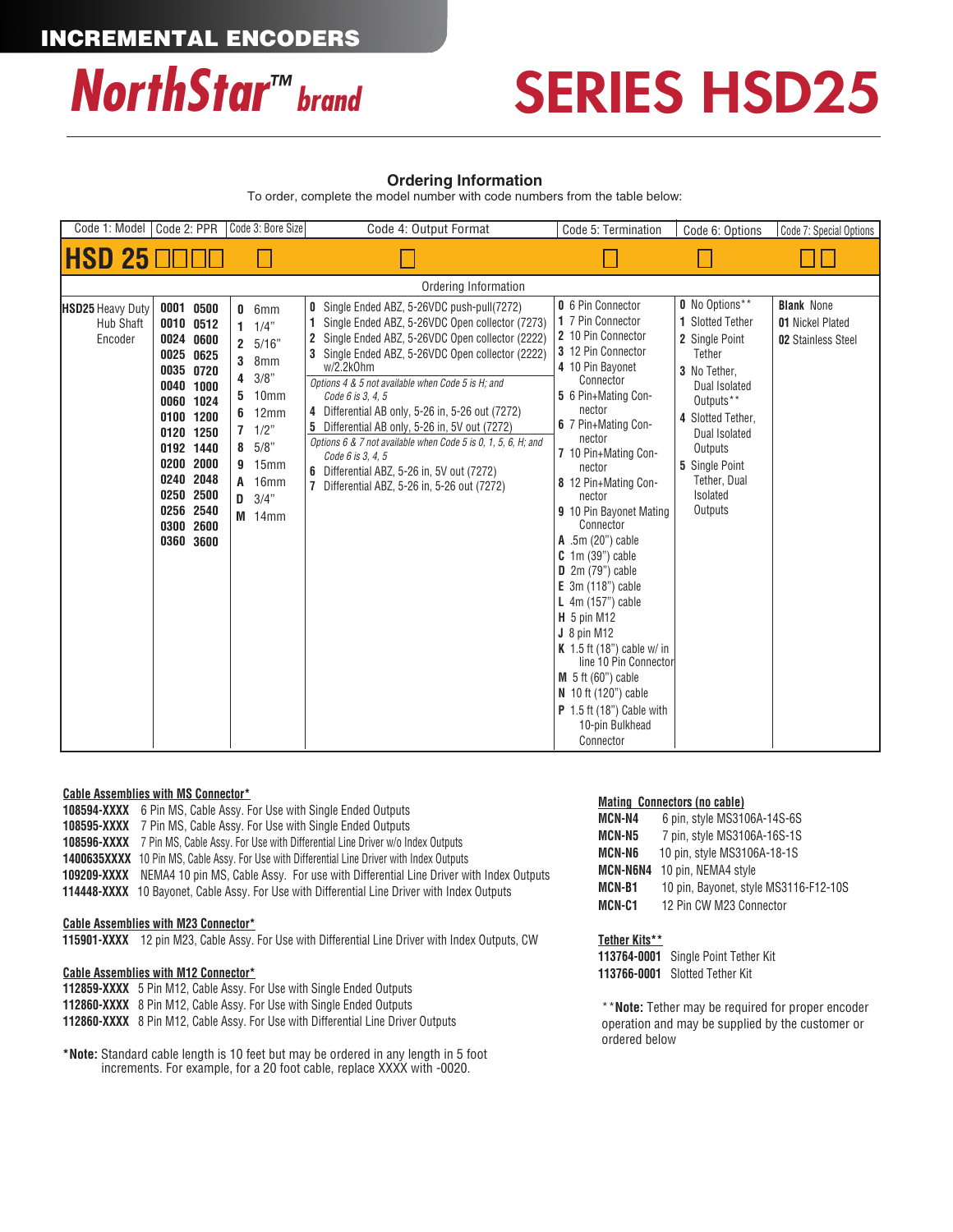# SERIES HSD25



### **ELECTRICAL CONNECTIONS**

#### **6, 7 & 10 Pin MS and M23 Connectors and Cables**

Connector & mate/accessory cable assembly pin numbers and wire color **EXITED IS A PIN DIRECT CONDUCTED 6 PIN SINGLE AND THE LINE OF SINGLE AND SINGLE AND SINGLE AND SINGLE AND SINGLE EXITED FOR DRIVIAL BLACK CADLE EXITED FOR DRIVIAL BLACK CADLE EXITED FOR DRIVIAL BLACK CADLE EXITED FOR DR** carry the color coding as shown in the right hand column.

A

BRN

A

**BRANCH** 

| Encoder<br><b>Function</b> |     | <b>Cable #108594-XXXX</b><br>6 Pin Single Ended |        | Cable #108595-XXXX<br><b>7 Pin Single Ended</b> |     | Cable #108596-XXXX<br>7 Pin Dif Line Driver<br><b>With Out Index</b> |             | **Cable #109209-XXXX<br>or 1400635XXXX 10 Pin<br><b>Dif Line Driver w/ Index</b> |              | Cable #114448-XXXX<br><b>10 Pin Bayonet</b> | 12 $Pin (CW)$ | Cable #115901-XXXX | <b>Cable Exit</b><br>with Seal |
|----------------------------|-----|-------------------------------------------------|--------|-------------------------------------------------|-----|----------------------------------------------------------------------|-------------|----------------------------------------------------------------------------------|--------------|---------------------------------------------|---------------|--------------------|--------------------------------|
|                            | Pin | <b>Wire Color</b>                               | Pin    | <b>Wire Color</b>                               | Pin | <b>Wire Color</b>                                                    | Pin         | <b>Wire Color</b>                                                                | Pin          | <b>Wire Color</b>                           | Pin           | <b>Wire Color</b>  | <b>Wire Color</b>              |
| Sig. A                     | E   | <b>BRN</b>                                      | A      | BRN                                             | Α   | <b>BRN</b>                                                           | А           | <b>BRN</b>                                                                       | A            | <b>BRN</b>                                  | 5             | BRN                | GRN                            |
| Sig. B                     | D   | ORG                                             | B      | ORG                                             | B   | 0RG                                                                  | B           | ORG                                                                              | B            | ORG                                         | 8             | <b>ORN</b>         | BLU                            |
| $Sig. Z^*$                 | C   | YEL                                             | ⌒<br>U | YEL                                             |     |                                                                      | $\sim$<br>U | YEL                                                                              | $\sim$<br>U. | YEL                                         | 3             | YEL                | ORG                            |
| Power+V                    | B   | <b>RED</b>                                      | D      | <b>RED</b>                                      | D   | <b>RED</b>                                                           | D           | <b>RED</b>                                                                       |              | <b>RED</b>                                  | 12            | <b>RED</b>         | <b>RED</b>                     |
| Com                        | A   | BLK                                             |        | <b>BLK</b>                                      | г   | <b>BLK</b>                                                           |             | <b>BLK</b>                                                                       |              | <b>BLK</b>                                  | 10            | BLK                | <b>BLK</b>                     |
| Case                       | —   |                                                 | G      | GRN                                             | G   | GRN                                                                  | G           | GRN                                                                              | G.           | GRN                                         | 9             |                    | <b>WHT</b>                     |
| N/C-SLD                    |     |                                                 | Е      |                                                 | –   |                                                                      | Е           |                                                                                  |              |                                             |               |                    |                                |
| $Sig.\overline{A}$         |     |                                                 | –      |                                                 | C   | <b>BRN/WHT</b>                                                       | Н           | <b>BRN/WHT</b>                                                                   | Н            | <b>BRN/WHT</b>                              | 6             | <b>BRN/WHT</b>     | VIO                            |
| Sig.B                      | —   |                                                 | –      |                                                 | E   | ORG/WHT                                                              |             | ORG/WHT                                                                          |              | ORG/WHT                                     |               | ORN/WHT            | <b>BRN</b>                     |
| $Sig. \overline{Z^*}$      |     |                                                 |        |                                                 |     |                                                                      | J           | YEL/WHT                                                                          | J            | <b>YEL/WHT</b>                              | 4             | YEL/WHT            | YEL                            |

BRN

**A** 

**BRANCH** 

5

**BRANCH** 

GRN

#### **5 & 8 Pin M12 Accessory Cables when Code 5 = H or J**

Connector pin numbers and cable assembly wire color information is provided here for reference.

| <b>Encoder</b><br><b>Function</b> | Cable #112859-XXXX<br><b>5 Pin Single Ended</b> |                   | 8 Pin Single Ended | Cable #112860-XXXX | Cable #112860-XXXX<br>8 Pin Differential |                   |  |
|-----------------------------------|-------------------------------------------------|-------------------|--------------------|--------------------|------------------------------------------|-------------------|--|
|                                   | Pin                                             | <b>Wire Color</b> | Pin                | <b>Wire Color</b>  | Pin                                      | <b>Wire Color</b> |  |
| Sig. A                            | 4                                               | <b>BLK</b>        |                    | <b>BRN</b>         |                                          | <b>BRN</b>        |  |
| Sig. B                            | $\overline{2}$                                  | <b>WHT</b>        | 4                  | <b>ORG</b>         | 4                                        | <b>ORG</b>        |  |
| $Sig. Z^*$                        | 5                                               | GRY               | 6                  | YEL                | 6                                        | YEL               |  |
| Power+V                           |                                                 | <b>BRN</b>        | $\overline{c}$     | <b>RED</b>         | $\overline{c}$                           | <b>RED</b>        |  |
| Com                               | 3                                               | <b>BLU</b>        | 7                  | <b>BLK</b>         | 7                                        | <b>BLK</b>        |  |
| $Sig.\overline{A}$                |                                                 |                   |                    |                    | 3                                        | <b>BRN/WHT</b>    |  |
| Sig. B                            |                                                 |                   |                    |                    | 5                                        | ORG/WHT           |  |
| $Sig. Z^*$                        |                                                 | -                 | -                  |                    | 8                                        | YEL/WHT           |  |

#### **NOTES:**

1) Cable Configuration (Table 1): PVC jacket, 105 °C rated, overall foil shield; 3 twisted pairs 24 AWG (output signals), plus 2 twisted pairs 22 AWG (input power)

2) Cable Configuration (**Table 2**): PVC jacket, 105°C rated, overall foil shield; 24 AWG conductors, minimum<br>2) Cable Configuration (**Table 2**): PVC jacket, 105°C rated, overall foil shield; 24 AWG conductors, minimum

3) Standard cable length is 10 feet but may be ordered in any length in 5 foot increments. For example, for a 20 foot cable, replace -XXXX with -0020<br>-

4) \*Index not provided on all models. See ordering information.

5) \*\*For watertight applications, use NEMA4 10 pin cable & connector 109209-XXXX. YEL<sub>L</sub>WHT

6) "MS" Type mating connectors and pre-build cables are rated NEMA 12

7) "M12" Cable assemblies are rated IP67